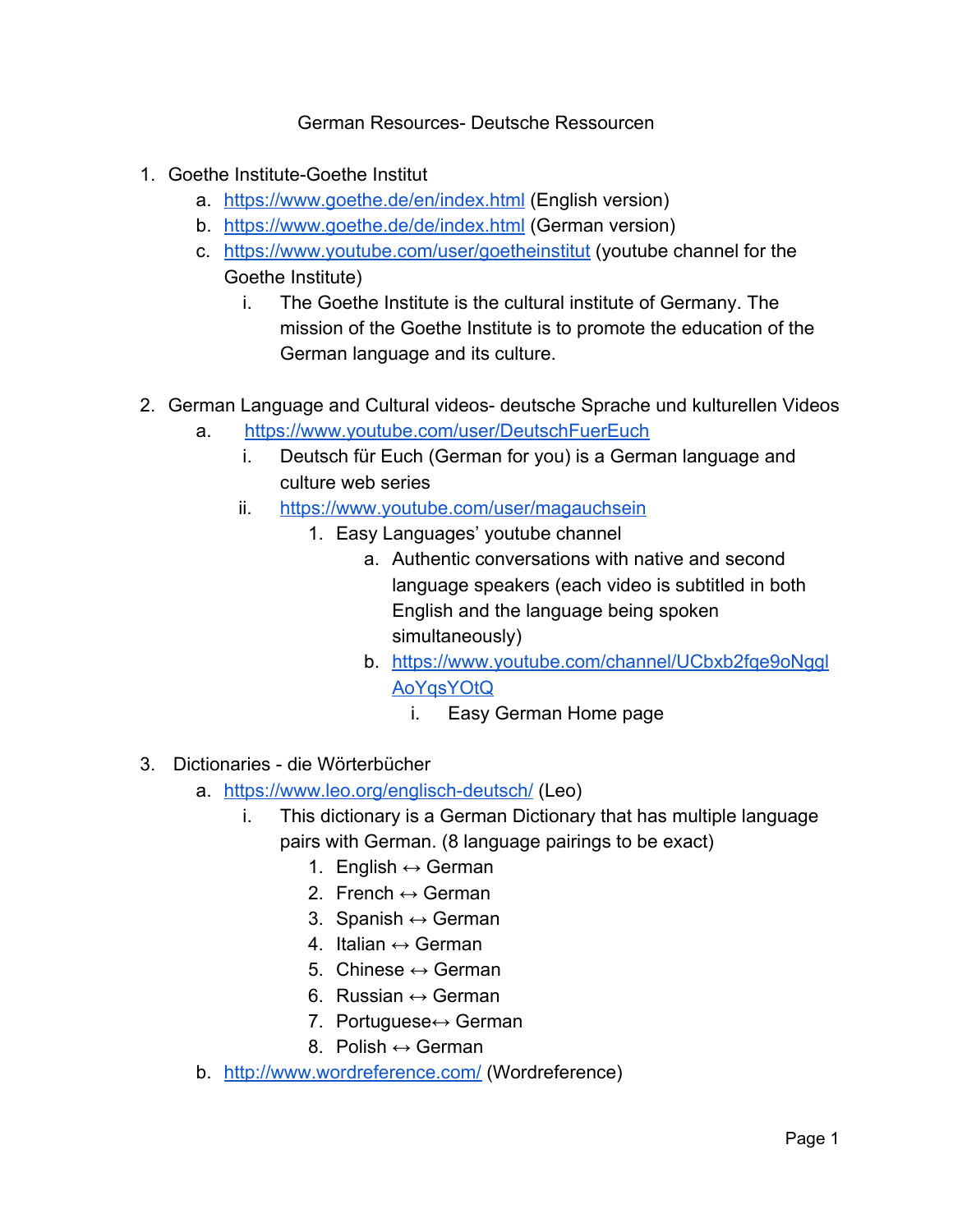- i. I was introduced to this source back in 9th grade french 1. It's good for a variety of languages paired with English. The following languages can be translated into and out of English
	- 1. French
	- 2. Spanish
	- 3. Italian
	- 4. Catalan
	- 5. German
	- 6. Dutch
	- 7. Swedish
	- 8. Russian
	- 9. Portuguese
	- 10.Polish
	- 11. Romanian
	- 12.Czech
	- 13.Greek
	- 14.Turkish
	- 15.Chinese
	- 16.Japanese
	- 17.Korean
	- 18.Arabic
	- 19.English Definitions and synonyms
- c. <http://bab.la/>
- d. [dict.cc](http://www.dict.cc/)

\*\*\*I mainly use dict.cc and Leo for German, and Wordreference for French, and bab.la for Russian, and there is a phone app version of each just type in Wordreference, dict.cc, Leo in the app store and it should come up. To my knowledge Bab.la is only a website \*\*\*

- 4. Extra Language Resources zusätzliche Sprache Ressourcen
	- a. <http://symbolcodes.tlt.psu.edu/accents/codealt.html>
		- i. These are computer alt codes (for Windows) to help type foreign characters (like umlauts, accents, etc.)
			- 1. You press the alt key and the designated number code (at the same time) you use the number pad on the right side of your keyboard.
	- b. <http://symbolcodes.tlt.psu.edu/accents/codemac.html>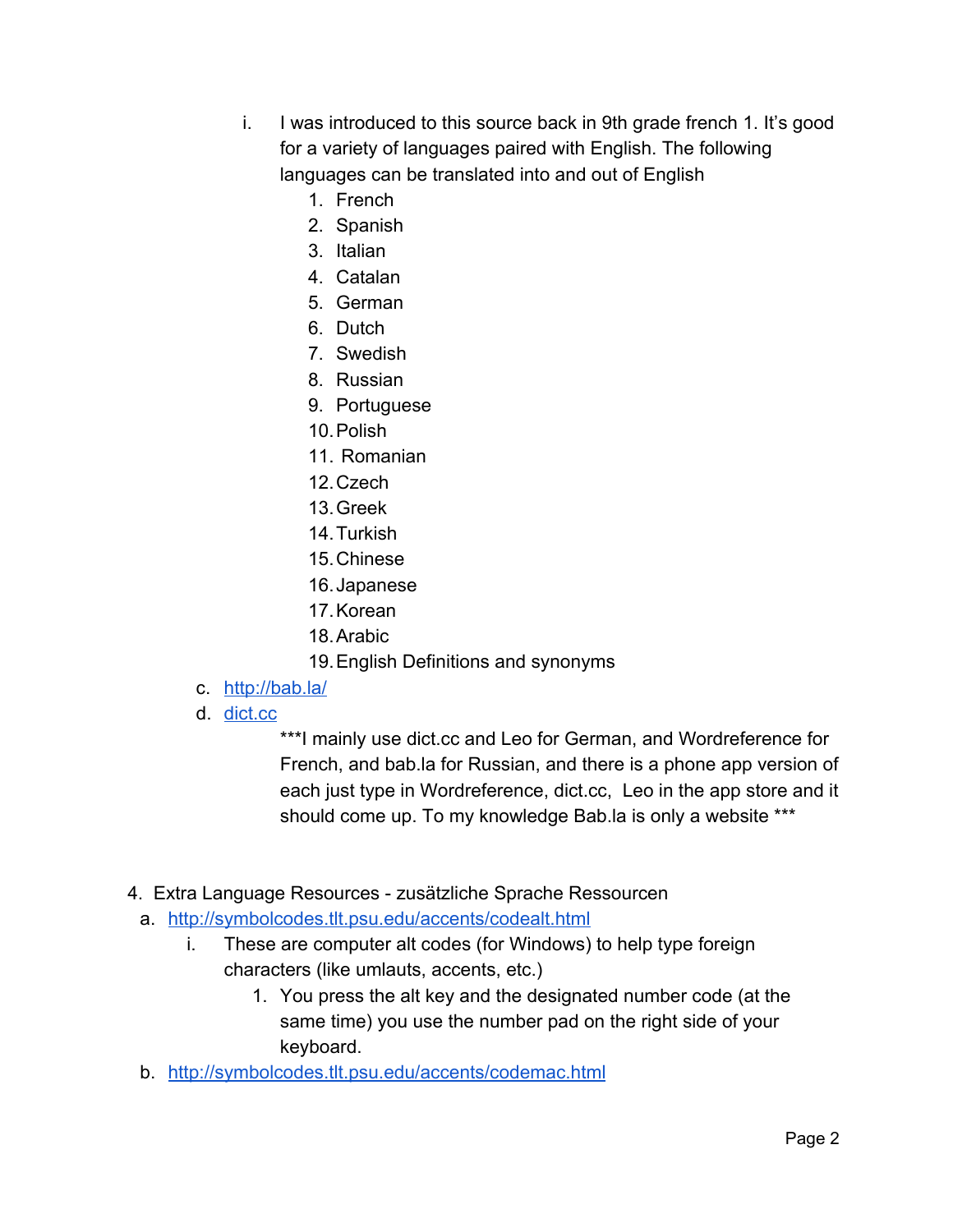- i. These are computer alt codes (for Mac) to help type foreign characters (like umlauts, accents, etc.)
- c. <https://www.youtube.com/watch?v=Km9-DiFaxpU>(The Story of a Teenage Polyglot named Tim Donner)
- d. <https://www.youtube.com/watch?v=xNmf-G81Irs>
	- Breaking Down Language Barriers (A TedX lecture by Tim Donner)
- e. <https://www.youtube.com/watch?v=VAFki9X-4WQ&list=PLD11358A8871F8587> (Historical Linguistics series)
- f. <https://www.youtube.com/channel/UCNhX3WQEkraW3VHPyup8jkQ>
	- i. This is the Langfocus youtube channel: On this channel topics like Linguistics, Culture, History and Geography are discussed
- g. <http://germanforenglishspeakers.com/>
	- i. German for English Speakers
- h. <http://marathonsprachen.com/>
	- i. <http://marathonsprachen.com/about-us/>
	- ii. From what I have already read, this language school runs marathons in order to raise money for charities. They combine language learning with healthy lifestyle choices (the company is based in Zurich, Switzerland)
	- iii. The main link (the homepage) includes:
		- 1. Blog post articles about various aspects of German (Hochdeutsch)
		- 2. Videos about Germany, Austria and Switzerland (some videos are in German and some are in English
		- 3. Link to various german language resources(some of which I have already listed in this document).
- i. <https://www.youtube.com/user/TVOGKids>
	- i. This is the youtube channel for the Voice kids Germany
		- 1. Some of the songs are sung in German, but most of the songs are American pop, **however**, when the video is long enough to include die Entscheidung(the decision), it is in German.

\*\*\*Before you read any further **be patient, you can do this!**\*\*\*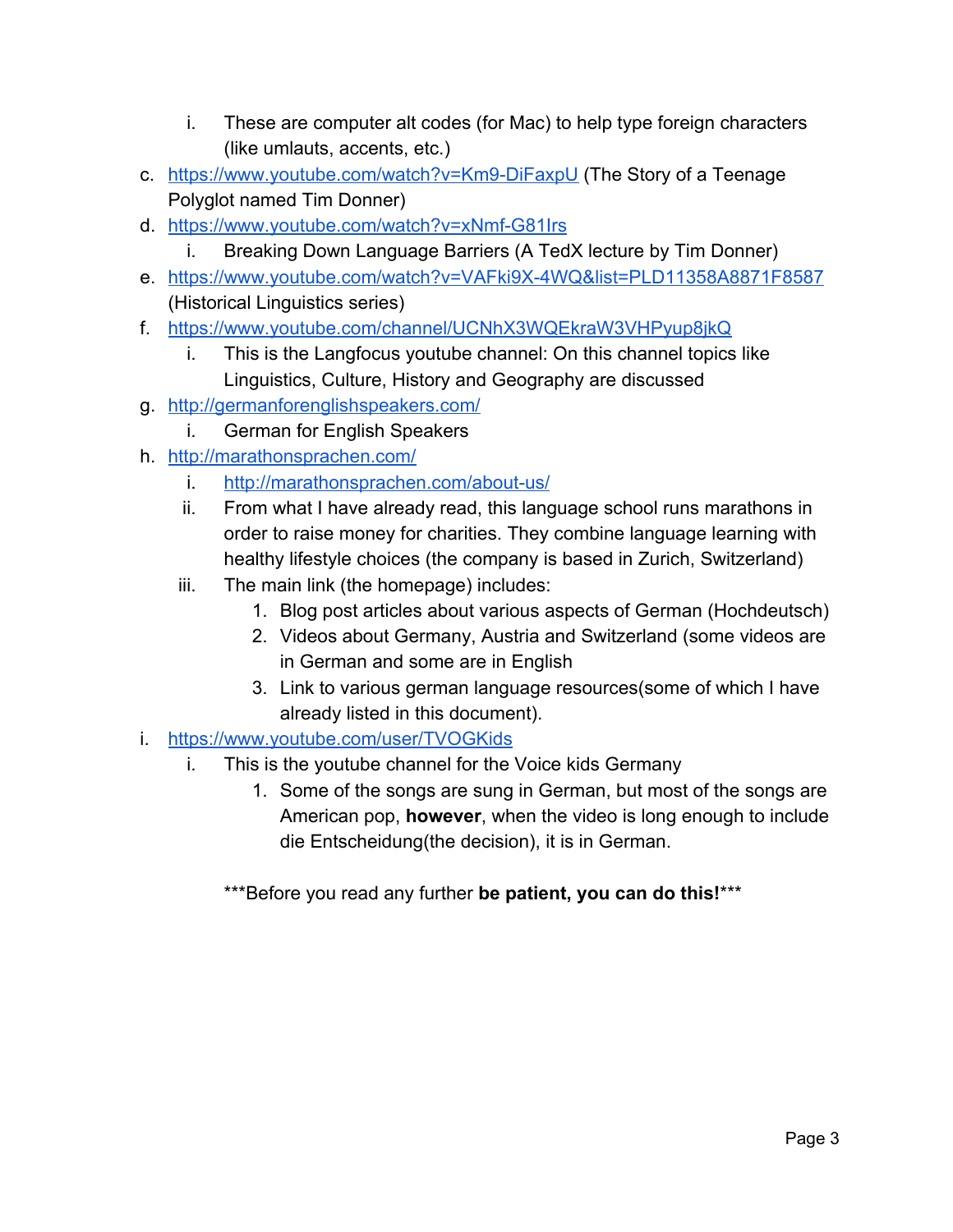#### 5. 7 introductory tips to German

#### **1. Gender and The Case System**

- a. German has 3 genders **(Masculine, Feminine and Neuter)**
- b. German also has 4 Cases **(Nominative, Accusative, Dative and Genitive)**
	- i. \*\*\*Cases are used to denote how a word is used in a sentence\*\*\*
		- 1. The **Nominative case** indicates the subject or subjects of the sentence.
		- 2. The **Accusative case** indicates the direct object(s) in the sentence.
		- 3. The **Dative case** indicates the indirect object(s) in the sentence.
		- 4. The **Genitive case** indicates the possessor of an object.

|            | <b>Masculine</b>    | Feminine | <b>Neuter</b>       | Plural      |
|------------|---------------------|----------|---------------------|-------------|
| Nominative | der                 | die      | das                 | die         |
| Accusative | den                 | die      | das                 | die         |
| Dative     | dem                 | der      | dem                 | $*$ den + n |
| Genitive   | $*deg + es$<br>or s | der      | $*deg + es$<br>or s | der         |

ii. Case Chart:**Definite Articles (the)**

 $\overline{(*)}$  one star means: When you use dative plural put an n on the end of the noun.

For Example: Ich gebe **den Kindern** das Buch.

#### **(nominative:die Kinder)**

I give the book to the children.

(\*\*) Two stars mean: When you use Masculine or Neuter genitive put -es

or -s on the end of the noun.

For Example: Der Hund **des Mannes** hat mich gebissen

The man's dog bit me

Example: Der Hund **meines Bruders** hat mich gebissen.

My brother's dog bit me.

Add -es when the noun has one syllable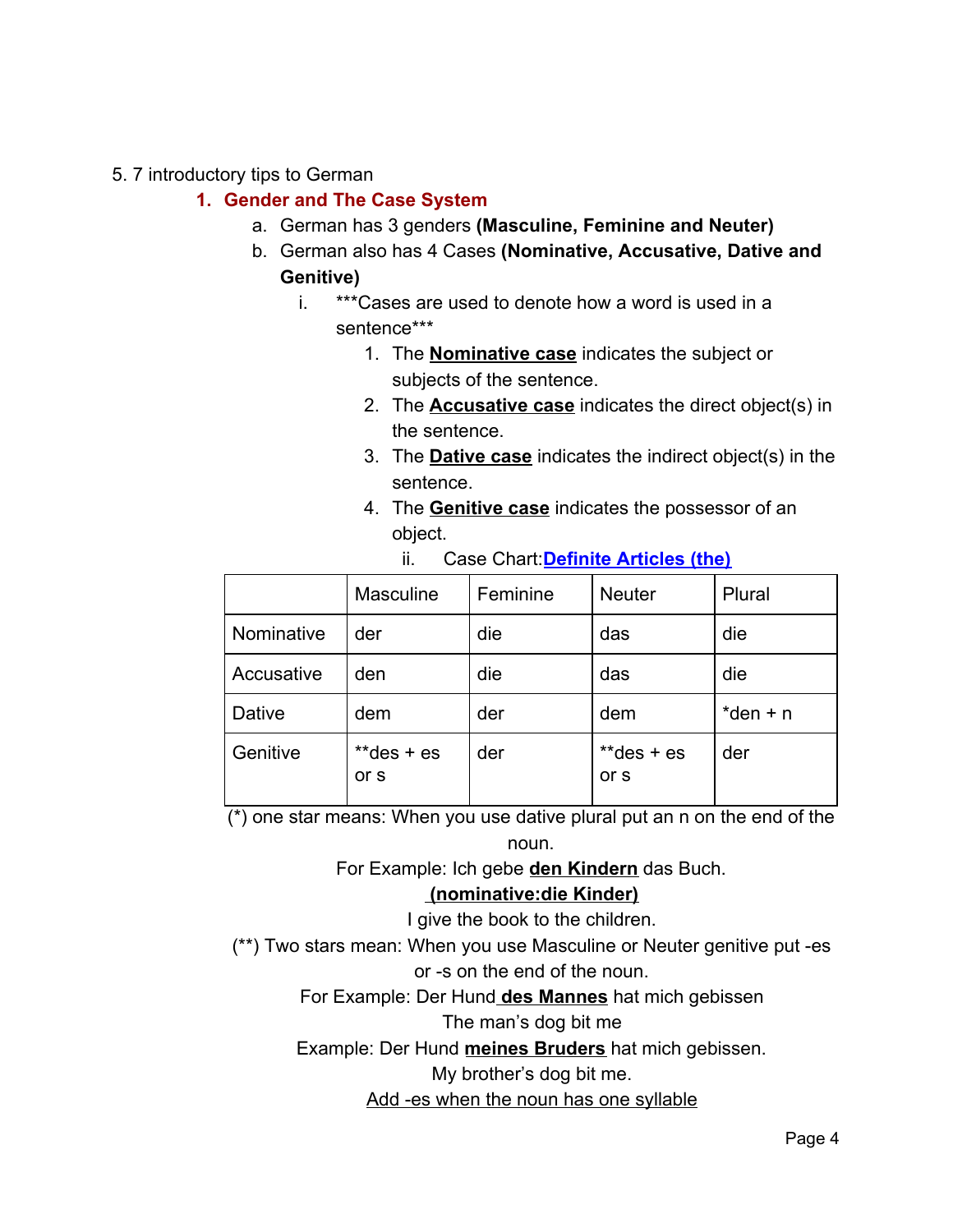#### Add -s when the noun has 2 or more syllables

|            | <b>Masculine</b>       | Feminine | <b>Neuter</b>        | Plural    |
|------------|------------------------|----------|----------------------|-----------|
| Nominative | ein                    | eine     | ein                  | keine     |
| Accusative | einen                  | eine     | ein                  | keine     |
| Dative     | einem                  | einer    | einem                | *keinen+n |
| Genitive   | **eines $+$ es<br>or s | einer    | $eines + es$<br>or s | keiner    |

### iii. Case Chart**:Indefinite Articles (a/an)**

(\*) one star means: When you use dative plural put an n on the end of the noun.

For Example: Ich gebe **einem Kind** das Buch.

I give the book to a child.

(\*\*) Two stars mean: When you use Masculine or Neuter genitive put es or s on the end of the noun.

**Achtung/Attention**: It is very common to see the indirect object (AKA the dative object) come after the conjugated verb and before the direct object (AKA the accusative object) in basic word order.

For Example: Der Hund **eines Mannes** hat mich gebissen

A man's dog bit me

Example: Ein Freund **eines Arbeitskolleges** hat mich in dem Kaufhaus gesehen. A friend of a co worker saw me in the store.

\*\*\*Der Arbeitskollege is masculine. So only use an -s because the word has 2 or more

syllables (ar-beits-kol-le-ge) (5 syllables\*\*\*

Add -es when the noun has one syllable

Add -s when the noun has 2 or more syllables

**Like definite and indefinite articles, personal pronouns decline (aka: change) in the case system as well. Those charts and the ones above can be found at this website:**

● <http://german.about.com/od/grammar/fl/The-Four-German-Noun-Cases.htm>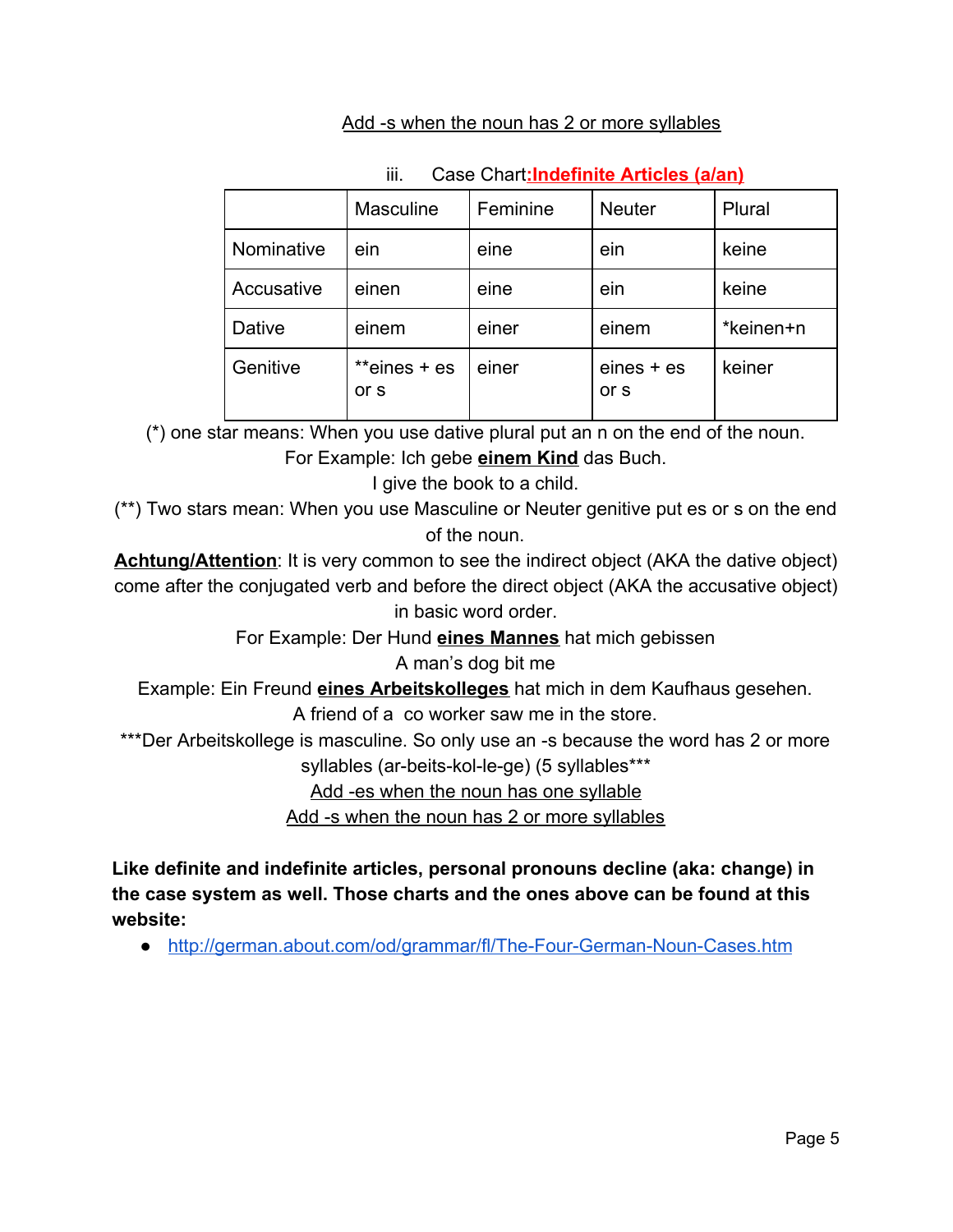# **2. Verb Conjugation and Some Common Verbs**

# **Personal Pronouns**

| ich                           | WII<br>we                                        |
|-------------------------------|--------------------------------------------------|
| you (informal) singular<br>du | ihr you all (y'all) informal plural              |
| er/sie/es he/she/it           | Sie/sie (you plural and singular<br>formal/they) |

#### 1. haben- to have

| ich habe      | wir haben     |
|---------------|---------------|
| du hast       | l Ihr habt    |
| er/sie/es hat | Sie/sie haben |

#### 2. sein- to be

| ich bin       | wir sind     |
|---------------|--------------|
| du bist       | ihr seid     |
| er/sie/es ist | Sie/sie sind |

### 3. gehen- to go

| ich gehe       | wir gehen     |
|----------------|---------------|
| I du gehst     | ihr geht      |
| er/sie/es geht | Sie/sie gehen |

4. essen- to eat

| ich esse | wir essen |
|----------|-----------|
|----------|-----------|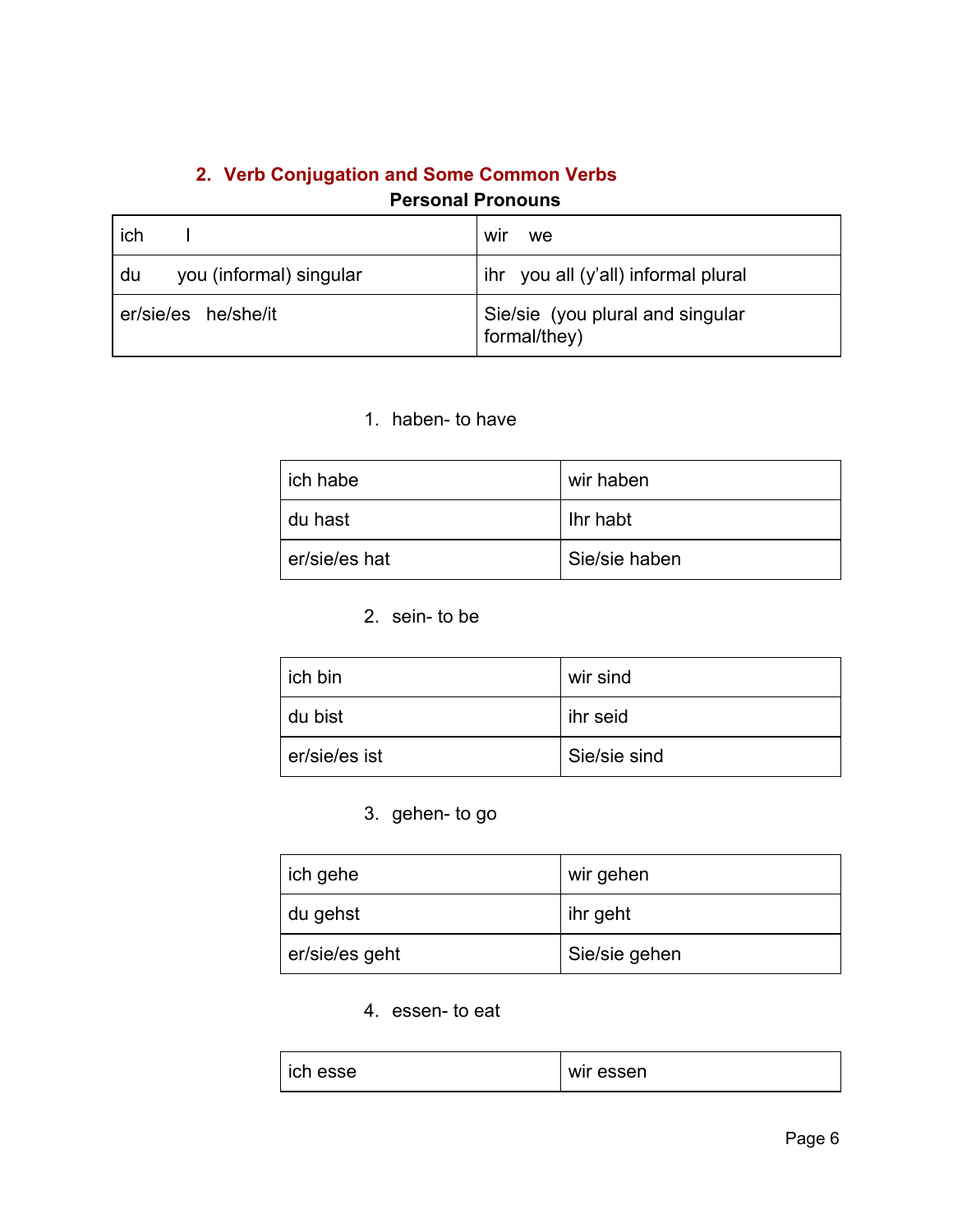| du isst        | ihr esst      |
|----------------|---------------|
| er/sie/es isst | Sie/sie essen |

### 5. tanzen- to dance

| ich tanze       | wir tanzen     |
|-----------------|----------------|
| du tanzt        | l ihr tanzt    |
| er/sie/es tanzt | Sie/sie tanzen |

6. sagen- to say or to tell

| Ich sage       | wir sagen     |
|----------------|---------------|
| du sagst       | ihr sagt      |
| er/sie/es sagt | Sie/sie sagen |

7. trinken- to drink

| ich trinke       | wir trinken     |
|------------------|-----------------|
| du trinkst       | ihr trinkt      |
| er/sie/es trinkt | Sie/sie trinken |

8. fahren- to drive

| ich fahre       | wir fahren     |
|-----------------|----------------|
| du fährst       | l ihr fahrt    |
| er/sie/es fährt | Sie/sie fahren |

9. laufen- to run

| ich laufe | wir laufen |
|-----------|------------|
|           |            |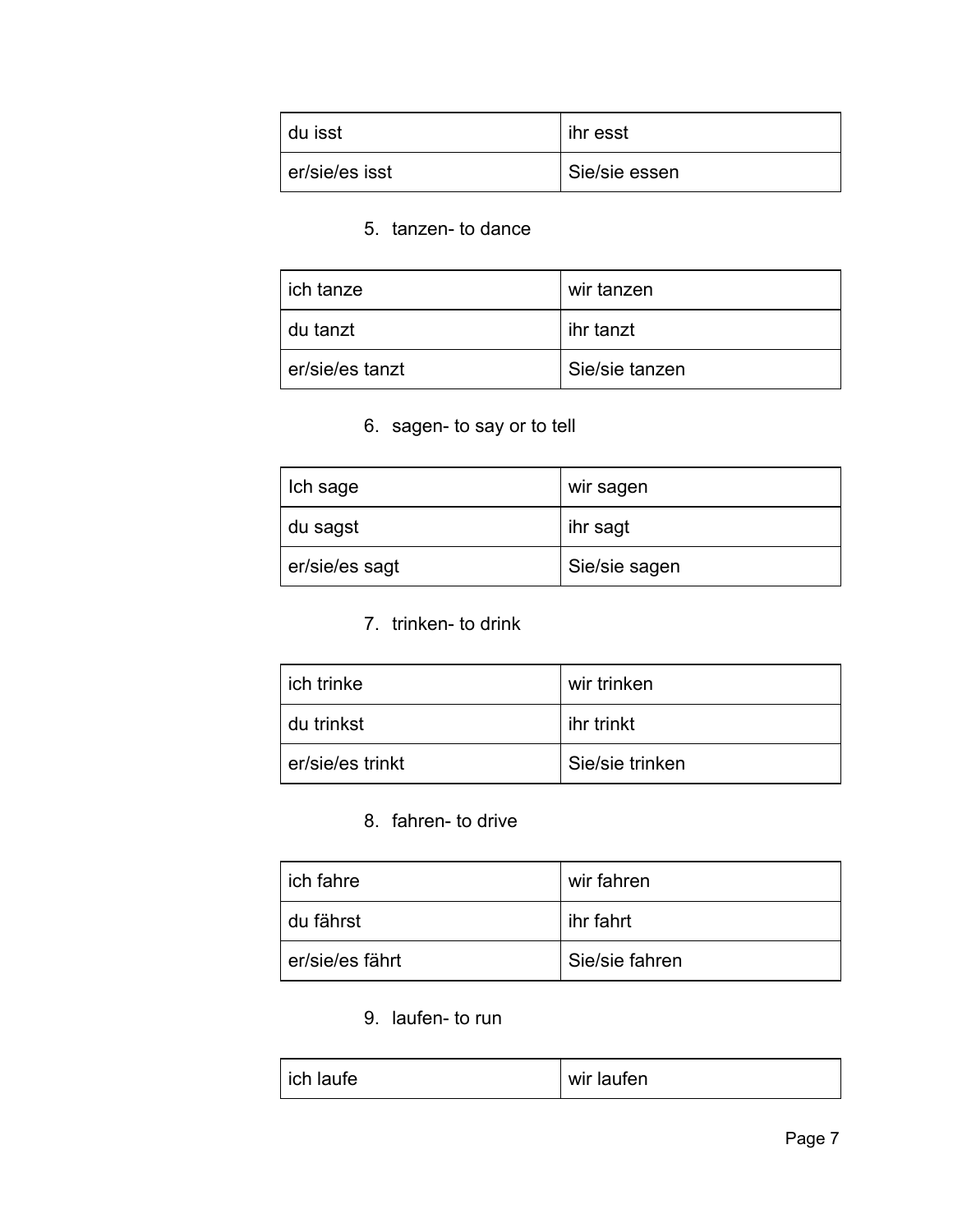| Du läufst       | Ihr lauft      |
|-----------------|----------------|
| er/sie/es läuft | Sie/sie laufen |

### 10. denken- to think

| ich denke       | wir denken     |
|-----------------|----------------|
| du denkst       | l ihr denkt    |
| er/sie/es denkt | Sie/sie denken |

# 11. geben- to give

| ich gebe       | wir geben     |
|----------------|---------------|
| ' du gibst     | Ihr gebt      |
| er/sie/es gibt | Sie/sie geben |

### 12. lesen- to read

| ich lese        | wir lesen     |
|-----------------|---------------|
| du liest        | ihr lest      |
| er/sie/es liest | Sie/sie lesen |

### 13. sprechen- to speak

| ich spreche       | wir sprechen     |
|-------------------|------------------|
| du sprichst       | Ihr sprecht      |
| er/sie/es spricht | Sie/sie sprechen |

### 14. schreiben- to write

| wir schreiben<br>Ich schreibe |
|-------------------------------|
|-------------------------------|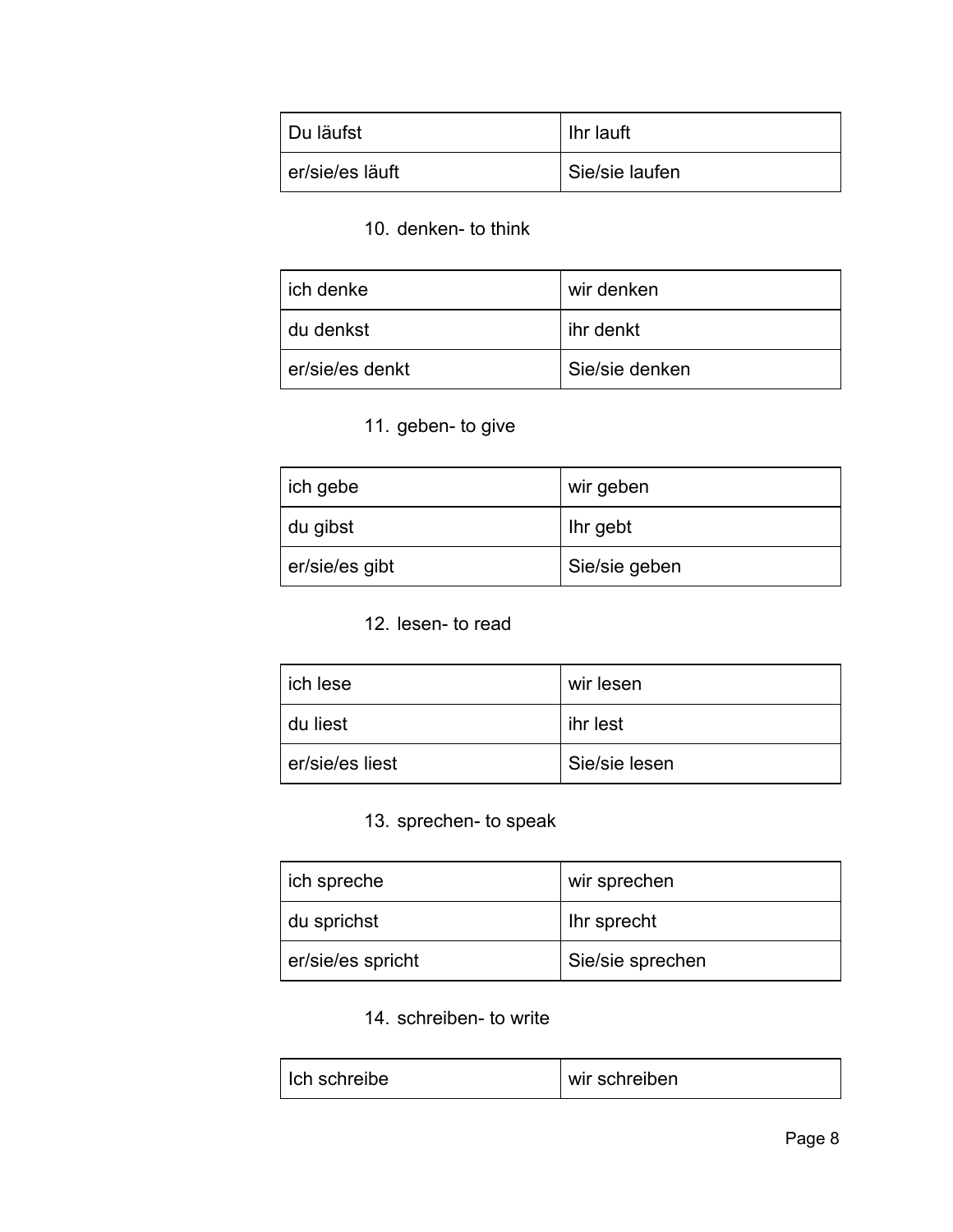| l du schreibst     | l ihr schreibt    |
|--------------------|-------------------|
| er/sie/es schreibt | Sie/sie schreiben |

### 15. werden- to become

| ich werde      | wir werden     |
|----------------|----------------|
| du wirst       | In werdet      |
| er/sie/es wird | Sie/sie werden |

# 16.sehen- to see

| ich sehe        | wir sehen     |
|-----------------|---------------|
| du siehst       | Ihr seht      |
| er/sie/es sieht | Sie/sie sehen |

# 17. sollen- should

| ich soll       | wir sollen       |
|----------------|------------------|
| du sollst      | <b>Ihr sollt</b> |
| er/sie/es soll | Sie/sie sollen   |

### 18. wollen- to want

| ich will       | wir wollen     |
|----------------|----------------|
| du willst      | l ihr wollt    |
| er/sie/es will | Sie/sie wollen |

### 19. können- can/to be able to

| l ich kann | wir können |
|------------|------------|
|------------|------------|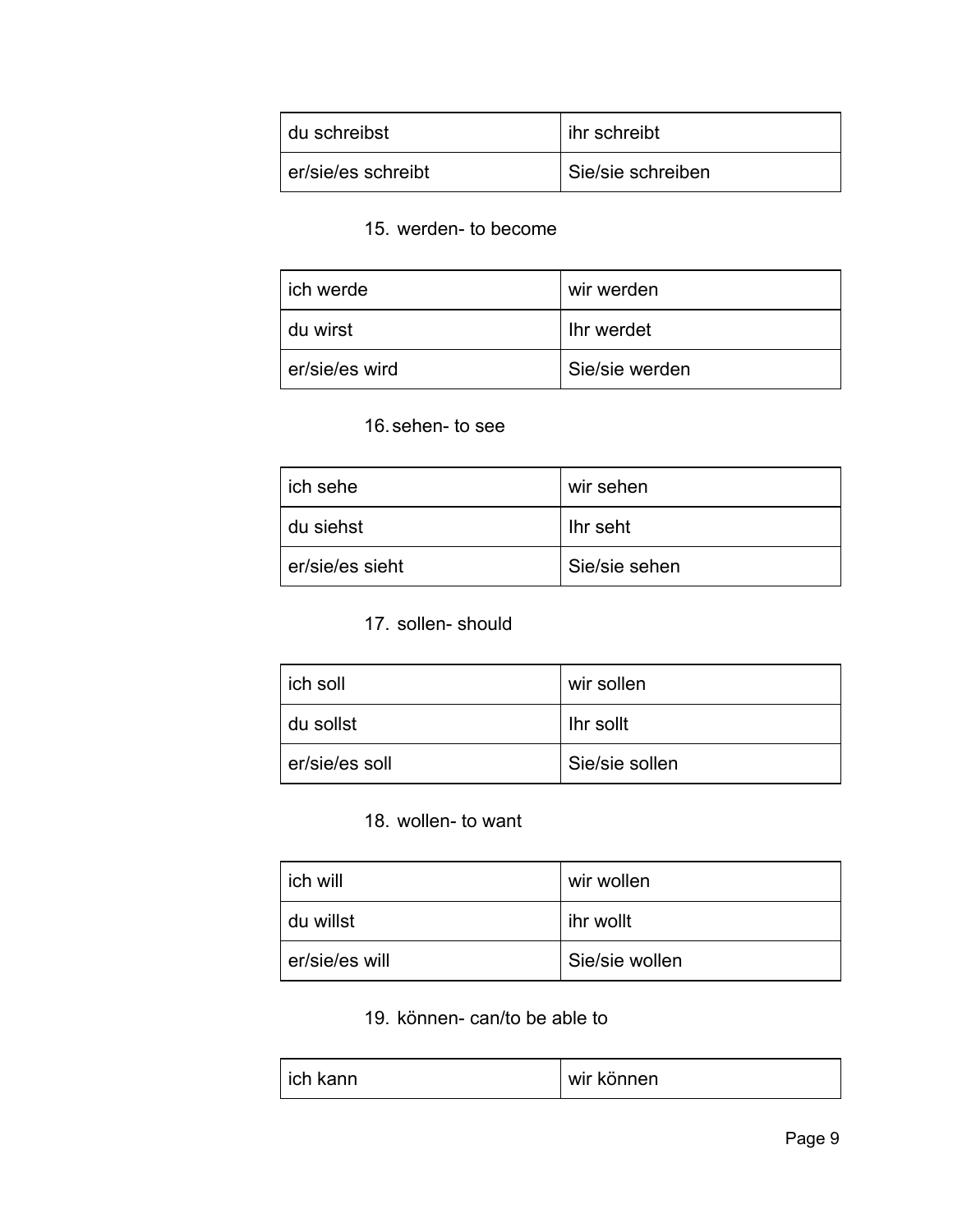| I du kannst    | Ihr könnt      |
|----------------|----------------|
| er/sie/es kann | Sie/sie können |

#### 20. dürfen- to be allowed to / to be permitted to

| ich darf       | wir dürfen     |
|----------------|----------------|
| du darfst      | l Ihr dürft    |
| er/sie/es darf | Sie/sie dürfen |

#### 21. müssen- to have to/must

| ich muss       | wir müssen     |
|----------------|----------------|
| du musst       | ihr müsst      |
| er/sie/es muss | Sie/sie müssen |

#### 22. mögen- to like

| Ich mag       | wir mögen     |
|---------------|---------------|
| du magst      | Ihr mögt      |
| er/sie/es mag | Sie/sie mögen |

#### **Verbs 17 through 22** are called **modal verbs**

[https://coerll.utexas.edu/gg/gr/vm\\_01.html](https://coerll.utexas.edu/gg/gr/vm_01.html)

This is the Grimm Grammar page for modal verbs This page includes:

- 1. The purpose that modal verbs serve
- 2. The conjugations of the verb
- 3. Textual examples pulled from Grimm fairy tales

#### **3. Sentence Structure and word order**

- a. Basic Word order
	- i. **Subject Verb1 Object Verb2**
		- 1. **Ich will eine Eiscreme essen**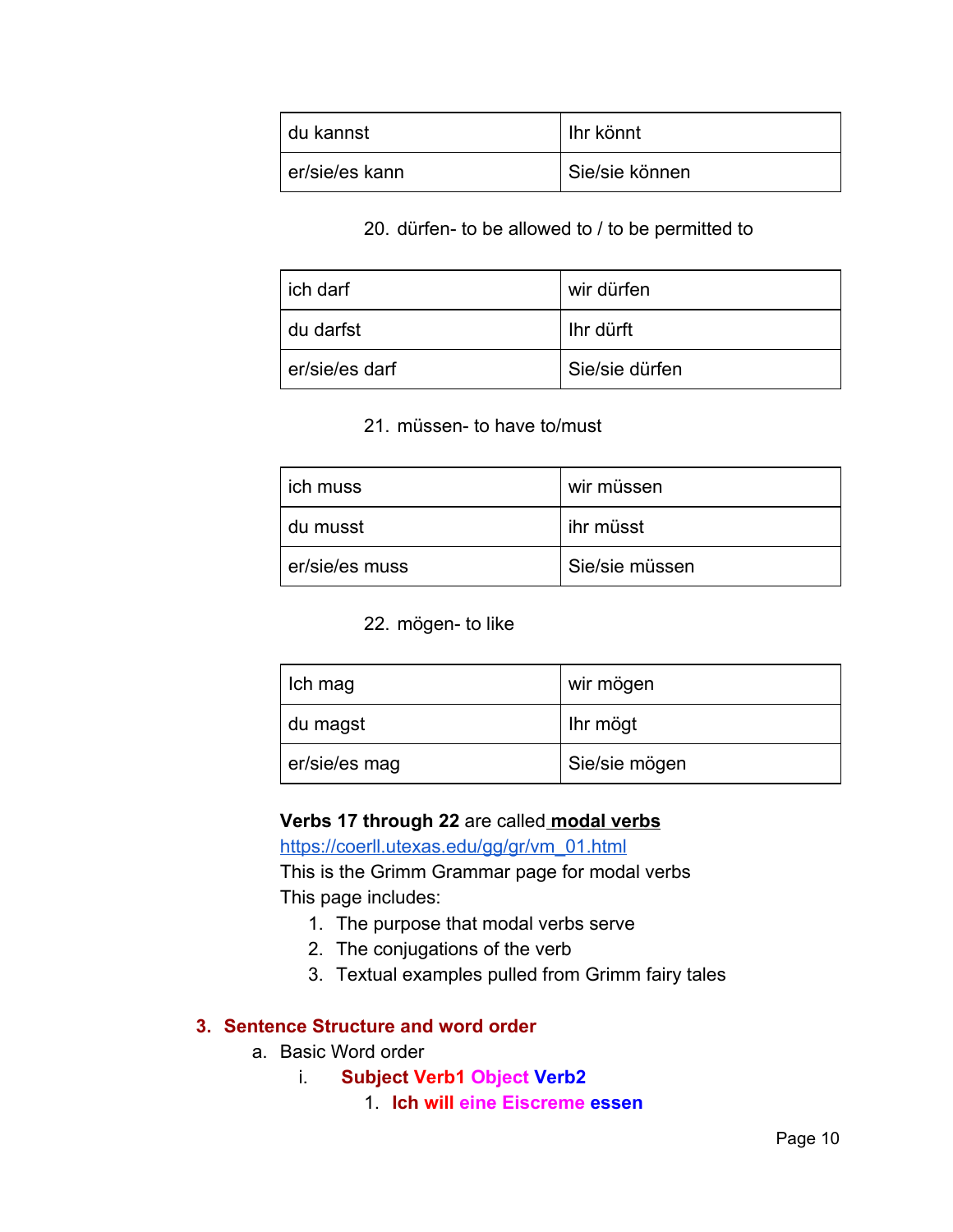### ii. **Object Verb1 Subject Verb2**

1. **Eine Eiscreme will ich essen**

- iii. Basic Word order explained:
	- 1. You can think of a german sentence order as having 4 positions.
		- a. The subject and object of the sentence is in positions 1 and 3. The verbs are in positions 2 and 4. In **basic word order** verb 1 must stay in position 2 and verb 2 must stay in position 4.
	- 2. Both word orders mean the same thing "I want to eat ice cream."
	- 3. The difference depends on what you want to emphasis. Who is eating or what are they eating.

### **4. Adverbs of Time**

- a. Word order with adverbs of Time
	- i. [https://coerll.utexas.edu/gg/gr/adv\\_01.html](https://coerll.utexas.edu/gg/gr/adv_01.html) (adverbs of time, frequency, quantity)
		- 1. Example: **Heute** werde ich einen Film zuschauen. (adverb of time)
		- 2. Translation: **Today** I will watch a movie
	- ii. [https://coerll.utexas.edu/gg/gr/adv\\_02.html](https://coerll.utexas.edu/gg/gr/adv_02.html) (adverbs of manner and place)
		- 1. Example: **Außen** können wir die Sporten spielen.
		- 2. Translation: **Outside** we can play sports.
	- iii. [https://coerll.utexas.edu/gg/gr/adv\\_02.html](https://coerll.utexas.edu/gg/gr/adv_02.html) (adverbs of narration)
		- 1. Daily routine example: **Zuerst** bin ich aufgestanden. **Dann** habe ich mich geduscht. **Dann** habe ich mich gekleidet. **Danach** habe ich gefrühstückt. **Endlich** bin ich zu der Schule gegangen.
		- 2. First I got up. Then I showered. Then I got dressed. Afterwards (or After that) I ate breakfast. Finally I went to school.
			- a. Note: I wrote this in the past tense, which is called das Perfekt(the Perfect). The Perfect requires a helping verb either the present conjugated forms of haben or sein plus the past participle.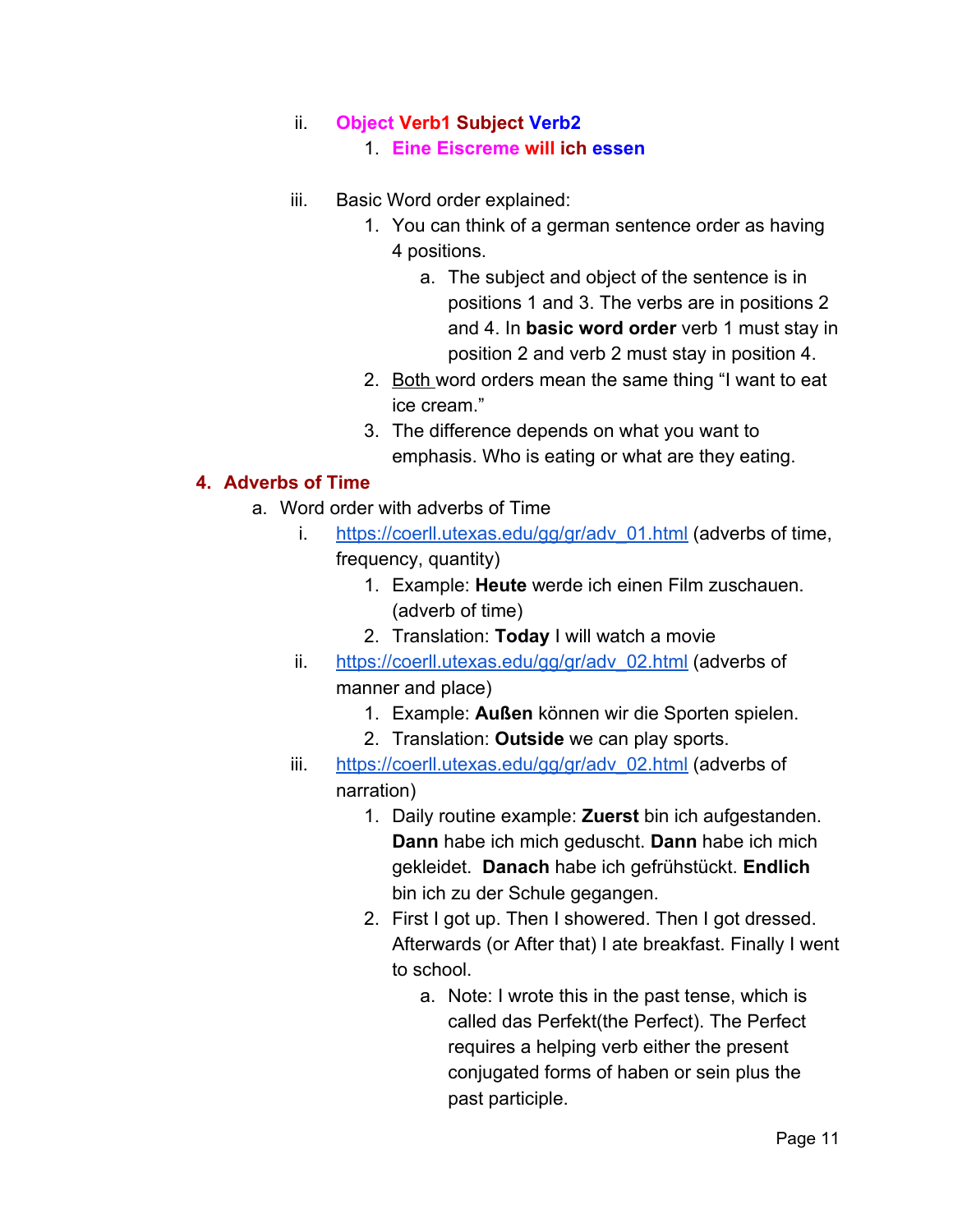### **5. Coordinating Conjunctions**

- a. These are the 5 most common coordinating conjunctions
	- i.  $und = and$
	- ii. oder = or
	- iii. aber = but
	- iv. denn = because
	- v. sondern = but rather
- b. **Like English**, coordinating conjunctions connect two independent clauses.
- c. (Remember that basic german structure can be displayed as position 1, position 2, position 3, and position 4 )(Subject, Verb, Object, Verb), or (position 3, position 2, position 1, position 4)(object, verb, subject, verb)
- d. When you use a coordinating conjunction, the sentence structure of the the two independent clause stays in it's normal order.
- e. Ich mag die Hunde, **aber** meine Mutter mag die Katze. Translation: I like dogs, but my mother likes cats.

### **6. Subordinating Conjunction**

- a. **Like** English, German subordinating conjunctions connect a dependent clause to a independent clause
- b. However, **unlike** English, German subordinating conjunctions kick the conjugated verb to the end of the clause. (examples are in **section d.**)
- c. [https://coerll.utexas.edu/gg/gr/con\\_04.html](https://coerll.utexas.edu/gg/gr/con_04.html)
	- i. This grammar reference guide by the University of Texas is modeled after the Grimm Brothers' Fairy Tales (aka. Which is where disney cartoons like Snow White and Cinderella originally come from to name a few).
	- **ii. The link list a decent amount of subordinating conjunctions. So I'm not going to list them again in a chart, which would take up more space. Instead, I am going to give you some examples using some of the conjunctions from the link.**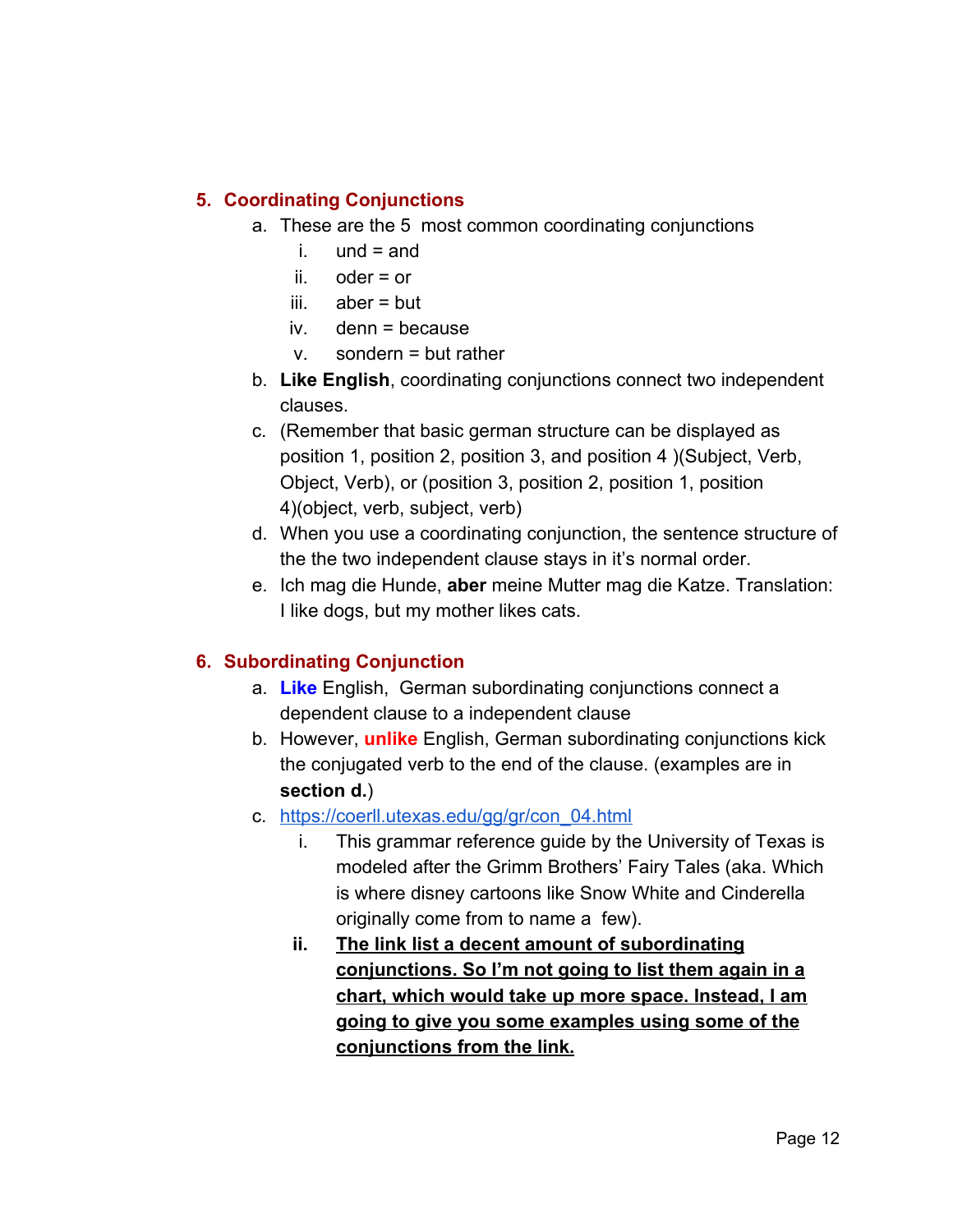#### **d. Examples**

- i. **Ich denke**, **dass du** einiges Essen **essen sollst**.
	- **1. Dependent Clause**, **sub. Conjunction subject** direct object **verb 2 verb1**
	- 2. Translation: I think that you should eat some food.

#### ii. **Können Sie mir sagen**, **wo die Toillete ist**?

- 1. **Introductory phrase**, **question word acting as sub. Conjunction subject verb 1**?
- 2. Translation: Can you tell me, where the bathroom is?
- iii. Auf dem Heiligabend bin ich ins Bett früh gegangen, **damit** der Weihnachtsmann zu meinem Haus kommen könnte .
	- 1. On Christmas Eve I went to bed early, **so that** Santa Claus could come to my house.
- iv. Heute bin ich in dem Haus geblieben , **weil** es den ganzen Tag geschneit hat.
	- 1. Today I stayed in the house, because es snowed all day.

#### **7. Capitalization and Punctuation**

- a. All nouns are capitalized in German; no matter where they are in the sentence.
- b. **Unlike English**, I is only capitalized if it begins the sentence
- c. Punctuation usage like commas and apostrophes are explained in the link below
	- i. https://coerll.utexas.edu/gg/gr/mis\_01.html

#### **8. Wrapping it up with a few more concepts**

- **a. Congratulations** if you have read through these **7** introductory tips (along with the examples provided) and explored the links in this document, you are well on your way to obtaining a good grasp of the foundation of German. I would say that these 7 introductory tips cover about **75%-80%** of the basics.
- b. Key concepts that are not included in points 1 through 7 above are:
	- i. Prepositions